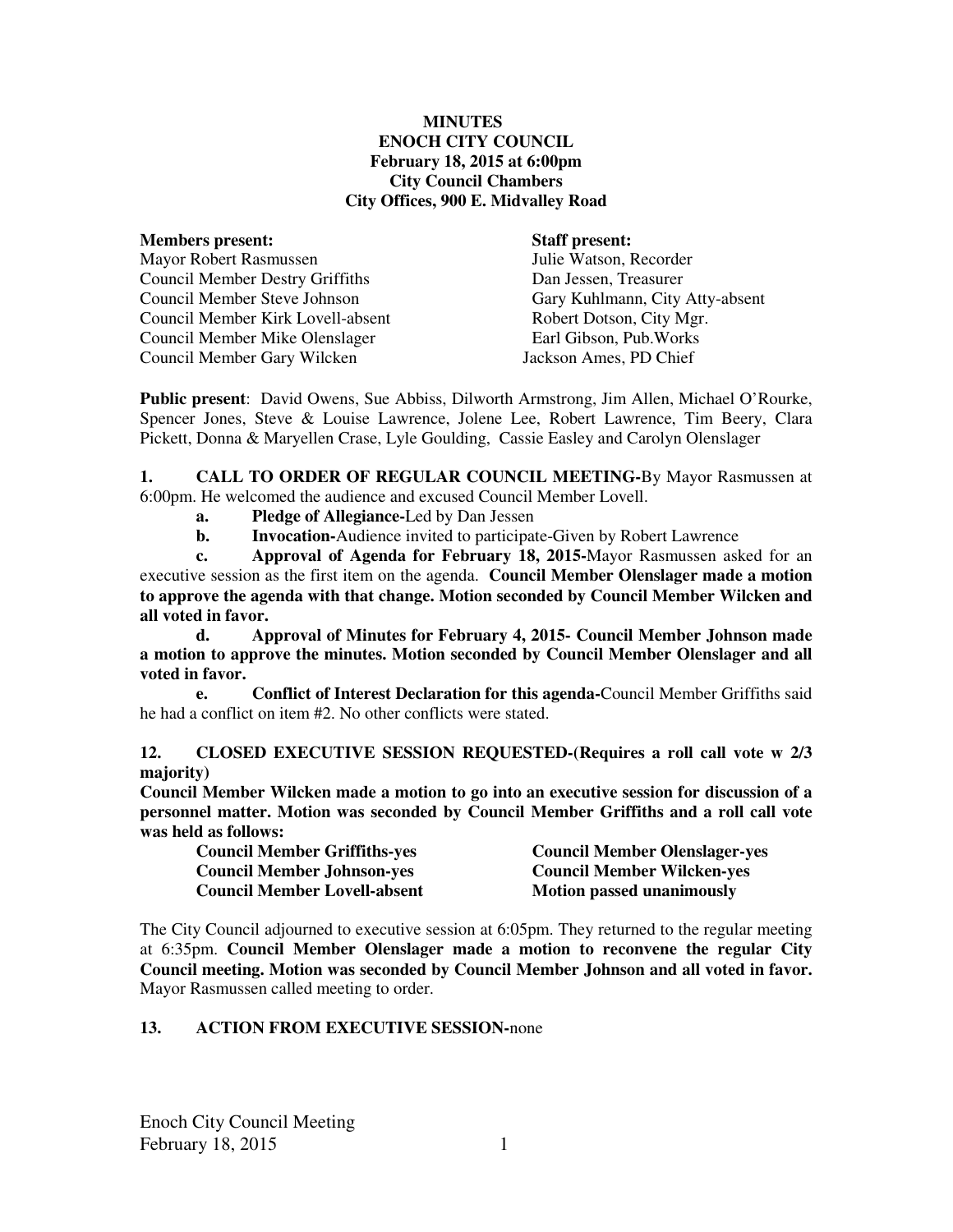#### **2. REAPPOINT THREE MEMBERS TO THE PLANNING COMMISSION-**

**Council Member Olenslager made a motion to table this item in light of some issues and will bring it back on the agenda for March 4th. Motion was seconded by Council Member Johnson and all voted in favor.** 

#### **3. DISCUSS CHANGES TO RESIDENTIAL SOLICITATION APPLICATION REQUIREMENTS-**

 Mayor Rasmussen said we may not be ready to act on this item yet and may want to table it. Council Member Wilcken asked if we could discuss it tonight anyway but not vote on it. Mayor Rasmussen invited discussion. Council Member Wilcken said he talked to City Manager Dotson and Chief Ames today saying we want to keep our residents safe but without heavily restricting the individual who is trying to make an honest living.We have had a few experiences with bad ones but in our desire to protect residents we make it harder for most solicitors who are good people. Council Member Johnson recounted his experiences as a door-to-door salesman which is one of oldest and most respected ways of earning a living adding people should be able to go door-to-door to offer products for sale however we have passed ordinances to make it virtually impossible for them to do this. Many companies stay alive by traveling around.

 At issue is the new requirement staff would like to add that background checks have to be within 30 days old. That requires solicitors to have to keep getting new background checks and paying the associated fees in order to make a living. There was a brief discussion of some past problems with solicitors with criminal records who have worked in Enoch and been arrested. Most are from out of state and we do not have access to their background history from other states unless they commit a crime at which time their records are run. Council Member Olenslager said he does not want people coming to his door and where is his protection. Some are very aggressive and he wants protection adding it is good the PD knows people are soliciting in town because they get calls from concerned residents.

 Mayor Rasmussen asked Chief Ames what his position is and he said there has to be a balance here. The question is what is the duty of the City, if any? Should we intervene by checking solicitors out at the beginning or let them go? Most solicitors are fine law abiding citizens however the PD does get called out and we have had experiences with some bad apples too. We have had instances where they go into homes and are very aggressive with people. Should we put mechanisms in place to prevent that? We can do a background check only for Utah criminal history. It was asked if posting a "no soliciting" sign is grounds for charges if they come onto your property anyway and Chief Ames said yes. Council Member Johnson said he understands not wanting to be disturbed but who said government should protect us from being disturbed. City Manager Dotson said when residents call the police they are saying they don't want to be disturbed and are asking the City to do something about that. Council Member Johnson said there is no need to make this change. There is plenty of protection in our ordinances already without that.

Council Member Wilcken asked Chief Ames to revisit this with staff then bring it back if it is determined we need to consider a change. Chief Ames said most of the time they get called for an issue with a solicitor and then they check them for a business license as part of the investigation. Nothing restricts the PD from responding when a citizen calls. They can run a history if a crime is committed. Mayor Rasmussen agreed he liked Council Member Wilcken's suggestion to revisit this and bring it back if necessary or leave it as is. Chief Ames asked again if the Council thinks we should vet these people or not. We would take it from there with the particulars of the requirements if the Council thinks we need to do this. We will always get calls he added. City Manager Dotson said we recognize Cedar City's door-to-door solicitor's license reciprocally and tonight we are talking about instances when they do not have a license from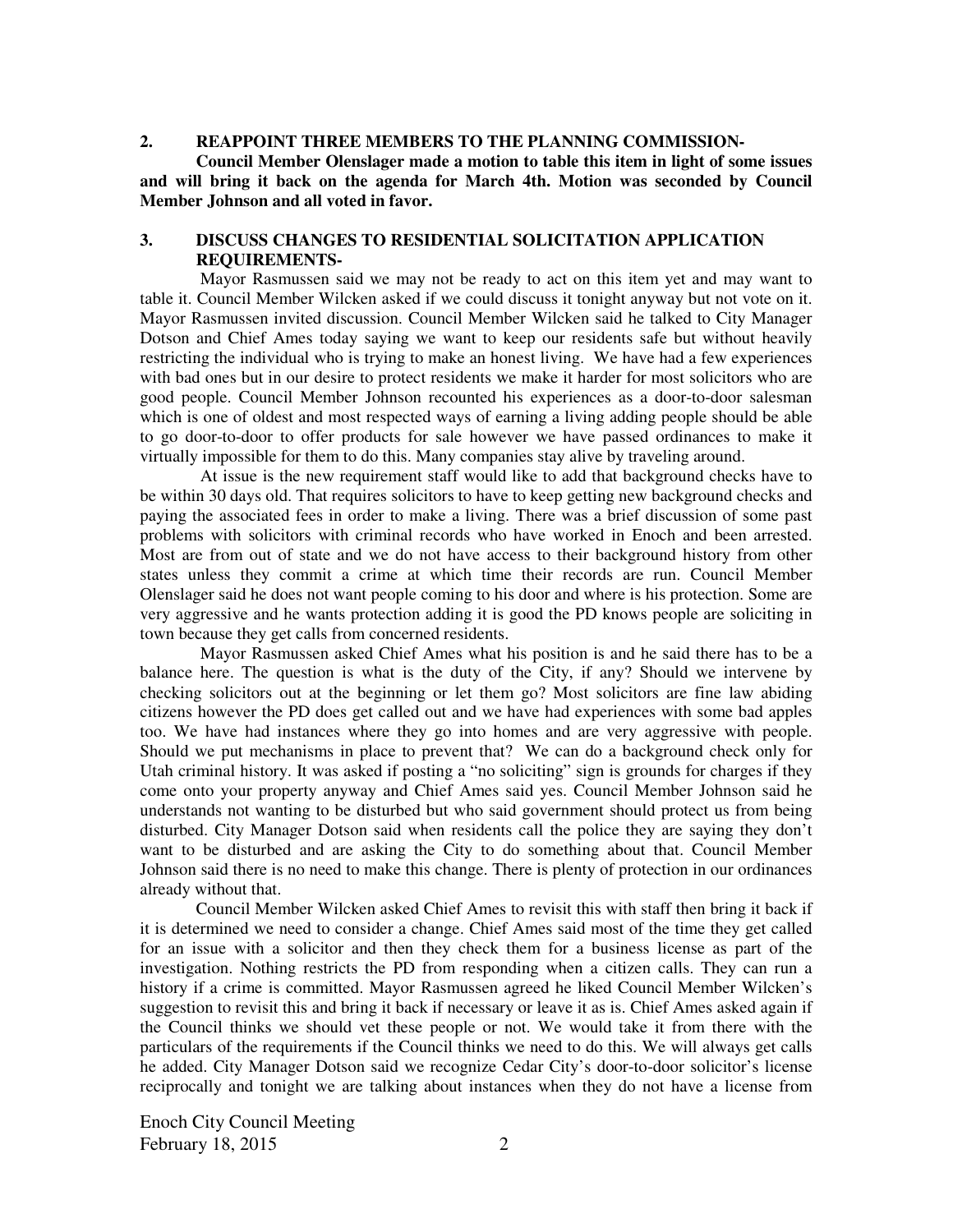Cedar City. Chief Ames said he thinks in personal experience there is an expectation from residents that there is some sort of screening process and most think the City should do something so that is why this is on the agenda.

 Mayor Rasmussen asked the Council if they want staff to review this again or not. The background check serves no function Council Member Johnson said. Freedom is good. We like preemptive laws to stop things but that was not how it was meant to be. City Manager Dotson said because we have had problems we made a law to solve it. The whole idea is to be preemptive and nip problems in advance and this is the solution staff had. Preemptively we say if you solicit in Enoch we expect you to adhere to our rules which include stopping at 8:00pm, having a background check and not being aggressive. If you do that then you have no problems. Council Member Griffiths said he would prefer to say "dark" instead of 8:00pm as it is relative with the seasons. Dan added the preemptive requirements have a deterrent factor. If I am a bad guy and know I have to get a background check I may move on to another place. We need to vet people. Council Member Wilcken said again lets have staff relook at this and come back with a suggestion to accommodate the concerns expressed and all agreed to that suggestion.

### **4. ORDINANCE NO. 2015-02-18 AN ORDINANCE AMENDING THE ENOCH CITY CODE OF REVISED ORDINANCES PART 9-450, SECTION 000-007, PART 7, TO CHANGE THE REQUIRED DOCUMENTATION TO BE SUBMITTED WITH EACH APPLICATION FOR DOOR-TO-DOOR SOLICITATION-**No action taken

#### **5. DISCUSS CHANGES TO FEE SCHEDULE**

Mayor Rasmussen asked for questions on the changes submitted. Council Member Wilcken said in talking with City Manager Dotson the parts of the fee schedule relative to water are housekeeping corrections only and are not changing anything we already do regarding water rates. We are correcting the numbers on the schedule to bring them in line with the computer and the way we actually bill for water. He explained the breakdown on water usage for rates.

 Council Member Johnson said the public might want to know about the other changes saying we are charging solicitors \$10 rather than \$5 for the license. The maximum that can be charged on a credit charge is \$300. There will be no refunds under \$10 given and we are adding a fee of \$25 for sex offender registry. City Manager Dotson said that is mandated by State law and this is to cover administrative costs to do this process. Council Member Wilcken said Chief Ames said we have 6 to 8 offenders in Enoch that we know of so this is not a revenue stream for the PD and is only to cover their time and costs to do what they have to do for the registration requirements. It is time consuming. He added this reflects a realistic fee for costs and is an annual fee charged one time even though some offenders are required to register multiple times per year.

Council Member Wilcken questioned the item saying \$10 or less would not be refunded seeing that as an issue. If he is due \$9.50 he wants it back. Dan said this pertains to credit cards because of the costs and fees to the City to do refunds. There are transaction fees for anything to do with credit cards. Both of these items have been our policy but were not in writing on the fee schedule. The Council could change that policy if they want to. It would not be cost effective to refund small amounts via credit card but we could refund by check instead and that was acceptable to the Council. Dan explained the reason we do not take credit card payments over \$300 is the fees the City is charged by the credit card companies. Dan said we as a City have a special rate because most of our transactions are for utility payments and there is a very low to nonexistent dispute rate so the card companies can give us a better deal. If we take credit cards for building permit fees we can't qualify for the low utility rate. City Manager Dotson brought up the selling of water keys for \$18 and that we wanted to change that to reflect our actual cost to purchase the keys. He said after talking with Council Member Wilcken and staff there is really no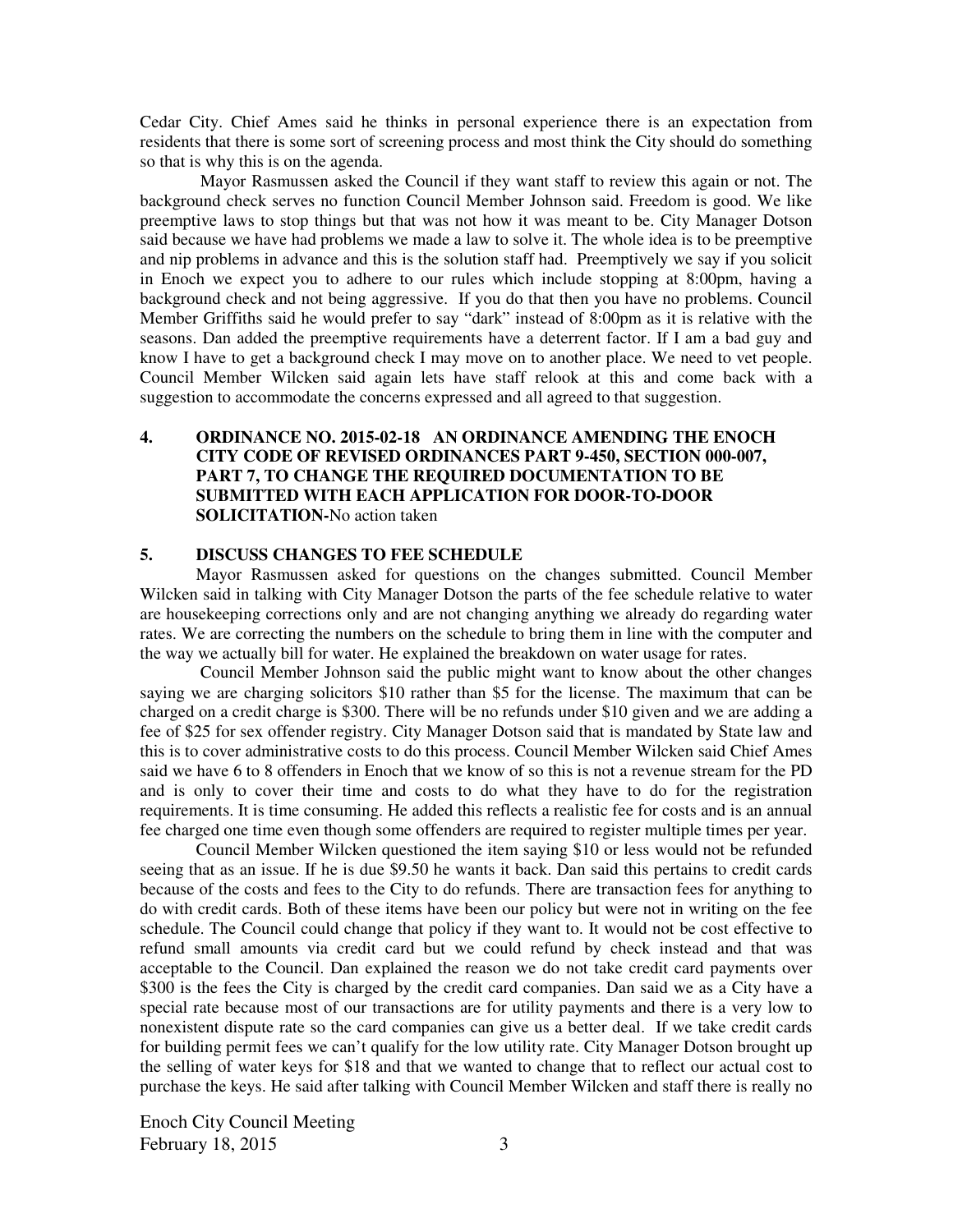need to even sell the keys because the demand is so low. It was meant to be a convenience for residents. Council Member Wilcken agreed we should not be in that business and he would like that item deleted from the fee schedule. City Manager Dotson said the other changes were to add the word "lateral" to be more direct and specific with water connection fees. He explained this is to install a lateral line off of the main line and our fees are specific to the lateral lines.

# **6. RESOLUTION NO. 2015-02-18 APPROVE AND ADOPT CHANGES TO THE ENOCH CITY FEE SCHEDULE**

Mayor Rasmussen asked for a motion. **Council Member Wilcken made a motion to approve Resolution No. 2015-02-18 to approve and adopt changes to the Enoch City Fee Schedule with changes as noted in the discussion. Council Member Olenslager seconded the motion and a roll call vote was held as follows:** 

| <b>Council Member Griffiths-yes</b> | <b>Council Member Olenslager-yes</b> |
|-------------------------------------|--------------------------------------|
| <b>Council Member Johnson-yes</b>   | <b>Council Member Wilcken-yes</b>    |
| <b>Council Member Lovell-absent</b> | <b>Motion passed unanimously</b>     |

**7. CLOSE REGULAR MEETING AND GO INTO CDA MEETING-See separate agenda**  Mayor Rasmussen asked for motion to enter into a CDA meeting. **Council Member Johnson made a motion to go into a CDA meeting. Motion seconded by Council Member Wilcken and all voted in favor. Regular meeting adjourned to CDA meeting at 7:18pm.** 

**8. REOPEN REGULAR COUNCIL MEETING- Council Member Olenslager made a motion to return to the regular meeting. Motion was seconded by Council Member Johnson and all voted in favor.** Regular Council meeting resumed at 7:35pm.

## **9. PUBLIC COMMENTS**

Maryellen Crase asked why all the minutes are not posted on the website and after verification on other computers was told the issue was with her device. The minutes from each meeting are posted as required by law.

### **10. CORRESPONDENCE-**none

# **11. COUNCIL/STAFF REPORTS**

Council Member Griffiths commented regarding solicitors asking for those who don't want them, could we make a" no solicitation list" that people could sign up to be on to give out to solicitors. He expressed concerns that it may not be workable. Mayor Rasmussen suggested residents just put out a "no solicitation" sign adding we could have staff look at it to see if doable or legal.

Council Member Olenslager reported the PD, since January, have responded 319 calls for service, written 95 reports, had 114 traffic stops, given 23 citations and 91 warnings. They have had updated training and regional firearms training and done well. He commended them for good job. Council Member Wilcken said he appreciates the work being done and appreciates staff answering their questions. He also thanked Chief Ames for doing good work.

Council Member Griffiths said regarding the PD and citations that it is officer discretion to give them and we support that.

Council Member Johnson apologized to the Water Board for missing the meeting. He had an emergency at work. He talked to Earl who told him they are cleaning up on the drainage project and working on designing the well housing and building for the well project.

Mayor Rasmussen said it is time to start the budget process for the new fiscal year and asked the Council how they want to go about this. We could hold work meetings if needed. He explained we usually have the department heads work up their own budgets for review by the Council. We